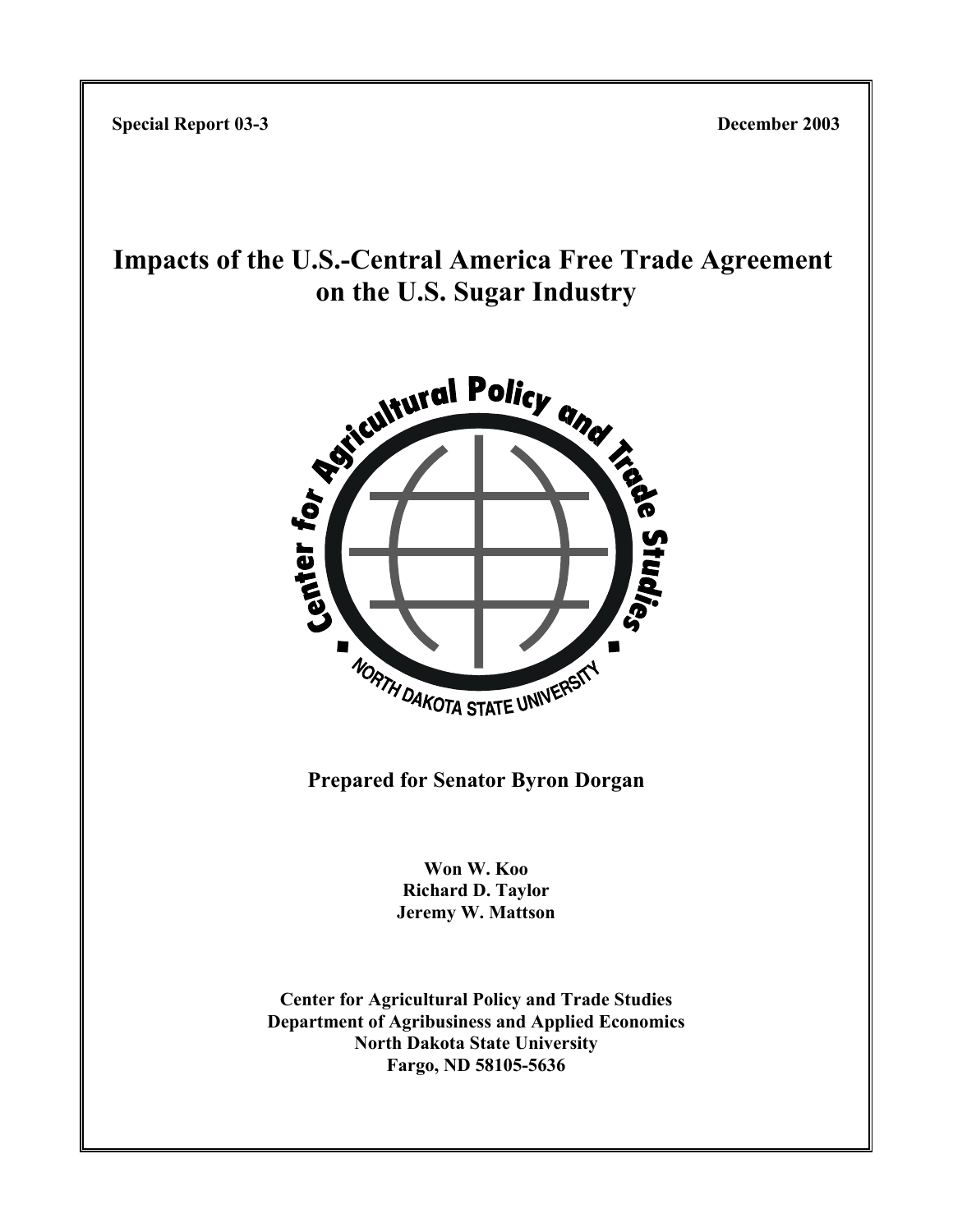# **TABLE OF CONTENTS**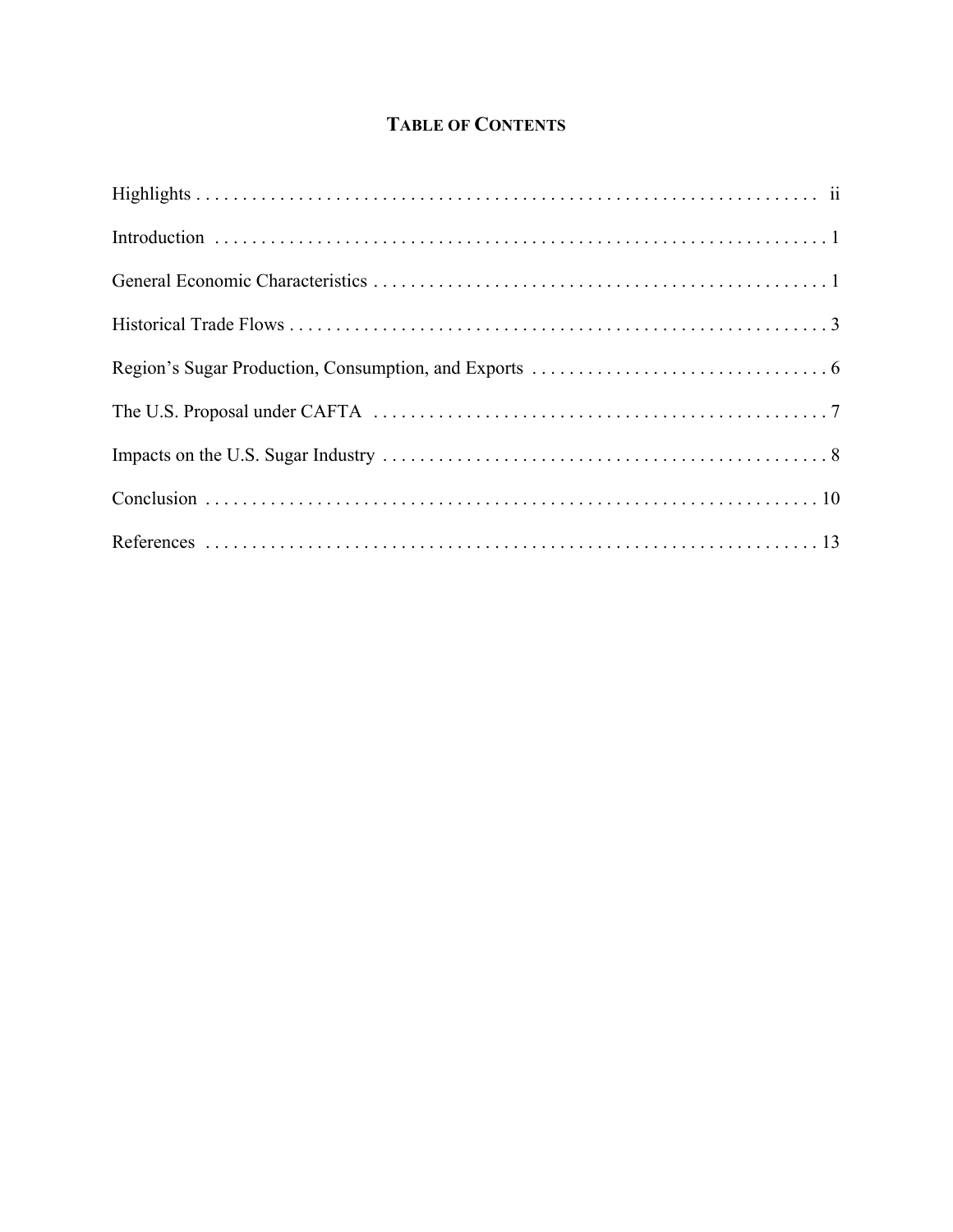### **HIGHLIGHTS**

- The U.S.- Central American Free Trade Agreement (CAFTA) is a free trade agreement with five Central American Countries: Costa Rica, El Salvador, Guatemala, Honduras, and Nicaragua.

- Because of differences in resource endowments, size, and income between the United States and the Central American countries, trade between the two regions has generally been complementary, interindustry trade. The United States exports wheat, corn, soybeans, and rice, and imports coffee, bananas, and fruits and vegetables. CAFTA will enhance the U.S. trade volume with Central America through trade creation and diversion effects.

- One of the largest exports by the Central American countries is sugar. The region exports about 1.5 million tons of sugar annually, and currently exports less than 10% of its sugar exports to the United States.

- If the United States imports more than 500 thousand tons of additional sugar, a limited number of sugar producing regions in the United States would be able to remain viable. Wholesale price of sugar would be about 20 cents in the United States with an additional import of 500 thousand tons, and would decrease further as additional imports increase. For a sugar price less than 20 cents/pound, U.S. domestic sugar supply would become much more elastic. This implies that the U.S. domestic sugar supply would decrease much faster if the price of sugar was lower than 20 cents/pound: domestic supply would decrease 25% for sugar beets and 15% for sugar cane for every 10% decrease in price. Sugar beet processors could lose their economies of scale as a result of reduced supply of sugar beets and would be less competitive. However, this may not be a major problem for cane sugar refiners since the United States imports raw cane sugar for domestic processing.

- The current U.S. proposal on sugar under CAFTA could permit the Central American countries to export more than one million tons of sugar to the United States within a few years. Even if the second tier tariff is not included in the final agreement, incremental access, as requested by the CAFTA countries, could be in the range of 300,000 tons per year. In addition, with expected additional imports of sugar under various FTAs, such as NAFTA and FTAA, total additional U.S. imports of sugar could exceed one million tons, which would hurt the U.S. sugar industry significantly.

- If the United States imports more than 2 million tons of additional sugar from the CAFTA countries, the world price of sugar would increase from 8 cents/pound to 10 cents/pound and the U.S. domestic wholesale price would decrease to 13 cents/pound. At this price level, the United States would import more than 80% of its domestic consumption.

- CAFTA may be good for both the United States and the Central American countries. However, the U.S. sugar industry may become a victim of the agreement. U.S. sugar imports from the Central American countries should be limited to protect sugar beet and cane growers in the United States until worldwide, multilateral free trade for sugar is established.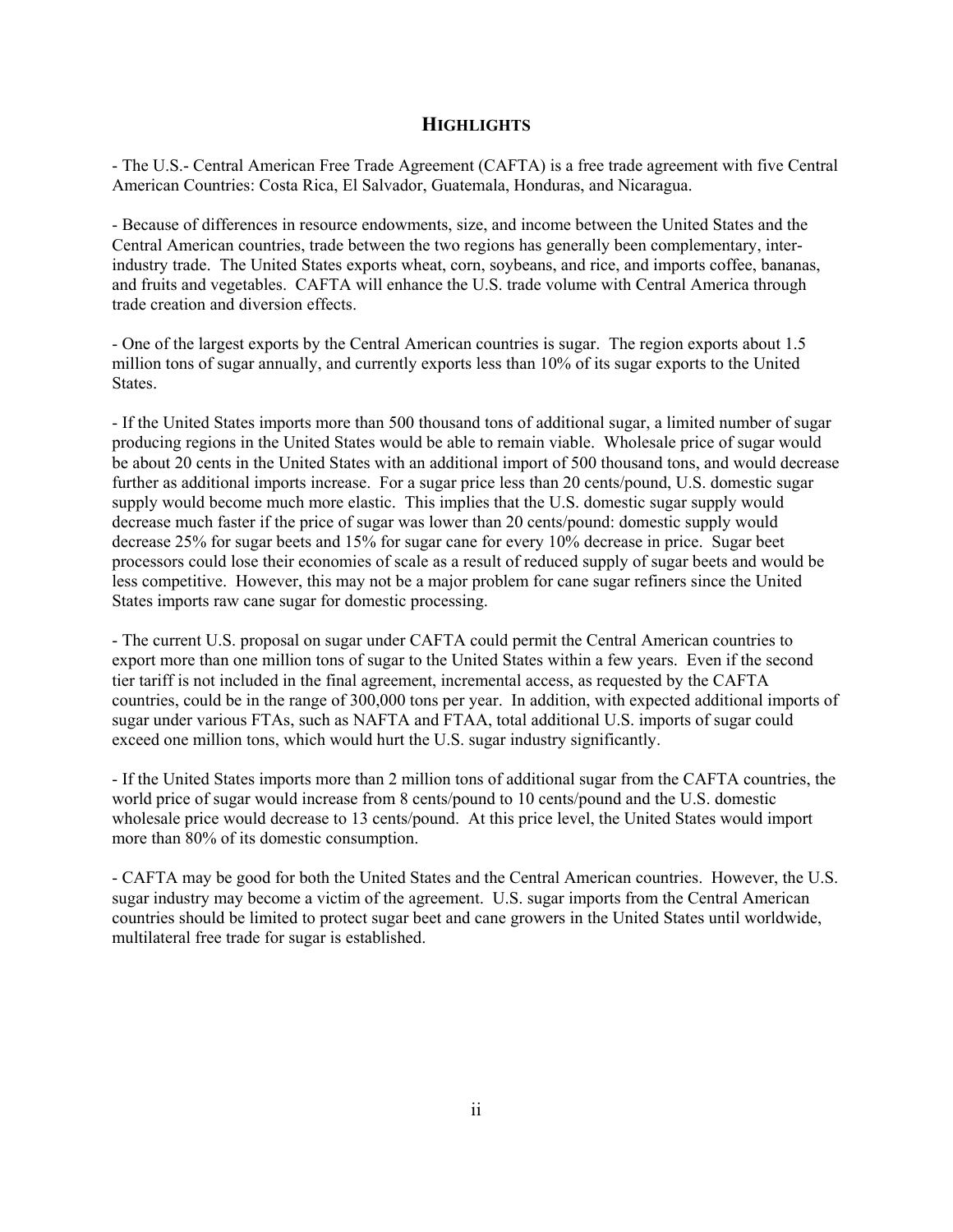# **Impacts of the U.S.-Central America Free Trade Agreement on the U.S. Sugar Industry**

# **Won W. Koo, Richard D. Taylor, and Jeremy W. Mattson\***

#### **INTRODUCTION**

On January 16, 2002, the Administration announced the initiation of a U.S.-Central American Free Trade Agreement (CAFTA). The purpose of CAFTA is to promote U.S. exports to the region, support democracy and economic reforms, and advance the Free Trade Area of the Americas. In 2000, the United States exported \$8.8 billion to Central America and imported \$11.8 billion. The countries included in the agreement are Costa Rica, El Salvador, Guatemala, Honduras, and Nicaragua.

Any free trade agreement provides for increased trade flows due to lower tariffs, increased access to markets, and increased foreign direct investment. However, there are gains and losses within certain sectors of the various economies. When several economies are linked together by free trade, efficient sectors prosper while less efficient sectors do not.

The Central American region is a major sugar producing area. Thus, CAFTA may affect the U.S. sugar industry if the United States allows limited or unlimited imports of sugar from the region.

The objective of this study is to analyze the effect of CAFTA on the U.S. sugar industry, particularly in the Red River Valley of North Dakota and Minnesota.

## **GENERAL ECONOMIC CHARACTERISTICS**

Table 1 shows the per capita income for the countries involved in CAFTA. There are substantial differences in the economies of the countries. The per capita income for the Central American countries range between \$459 per year (Nicaragua) and \$3,907 per year (Costa Rica), while the per capita income for the United States is \$35,891.

Inflation for most Central American countries is higher than that in the United States. Since 1995, prices have increased 148% in Honduras, 120% in Costa Rica, 91% in Nicaragua, 68% in Guatemala, and 28% in El Salvador, while prices increased 18% in the United States.

The CAFTA countries import and export a larger share of their GDP than the United States. Table 1 shows that Costa Rica's exports amount to 33% of their GDP, while exports by

<sup>\*</sup> Koo is Professor and Director, Taylor is a Research Scientist, and Mattson is a Research Assistant, in the Center for Agricultural Policy and Trade Studies, NDSU.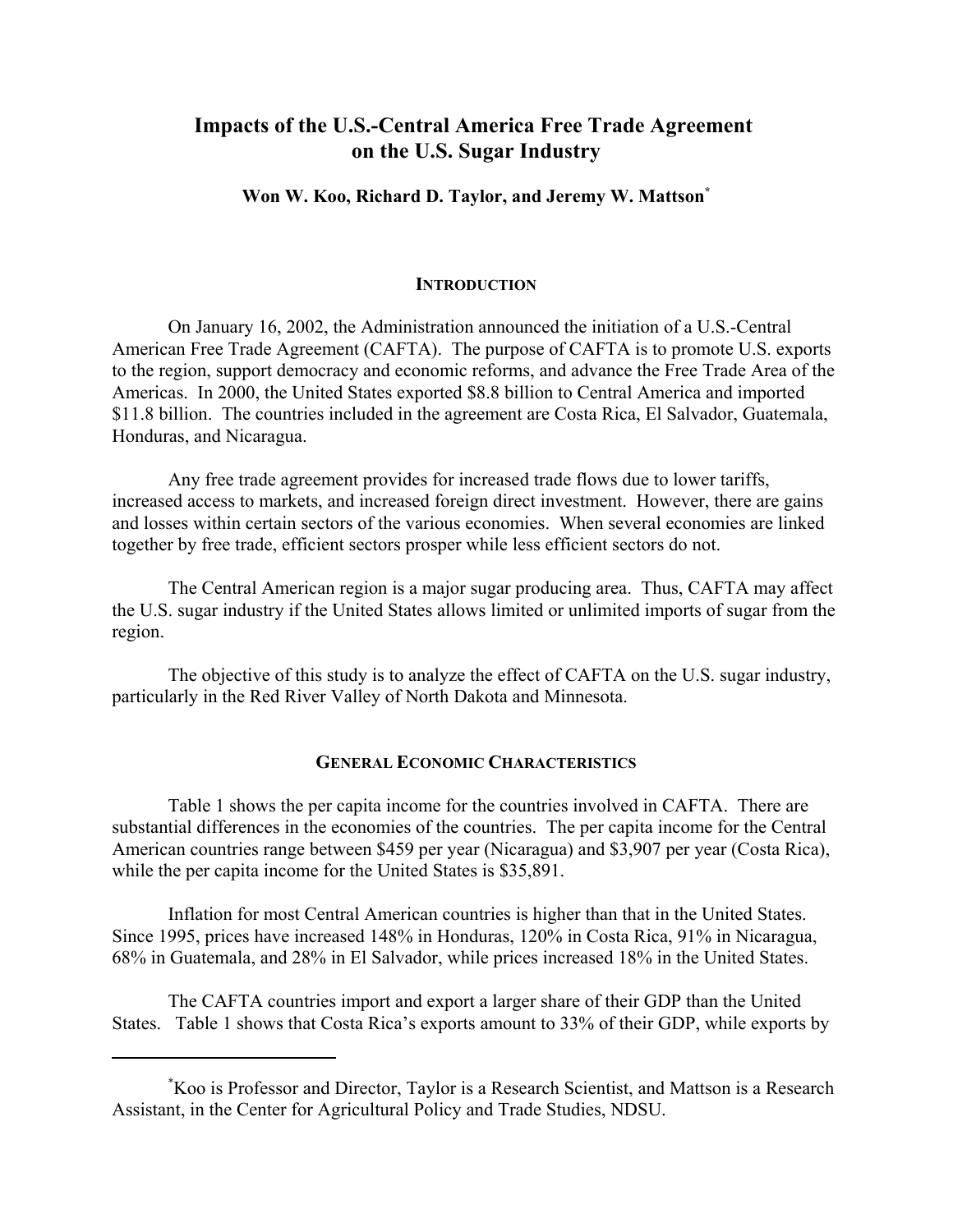Nicaragua and Honduras amount to 24% and 20%, respectively. U.S. exports equal 7% of GDP. Nicaragua's imports amount to 73% of its GDP, while imports by Honduras, Costa Rica, and El Salvador equal 47%, 45%, and 37% of their GDP, respectively. U.S. imports amount to 12% of GDP. The Central American countries, overall, are net importers, but they are net exporters of agricultural products.

The education level in the United States is much higher than that in the CAFTA countries. The illiteracy level for 15 to 24 year olds is less than 1% in the United States, while it is 28% in Nicaragua, 21% in Guatemala, and 15% in Honduras. Costa Rica's illiteracy level, however, is only 2%. Nicaragua spends a larger portion of its GDP on education than does any other country, 5.7%. The United States spends 5%, while Honduras spends 4.2%, El Salvador and Costa Rica spend 2.4%, and Guatemala spends 1.4%.

The per capita land resource is much larger for the United States (1.43 ha per person) than for all countries except Nicaragua. El Salvador, Guatemala, and Honduras have per capita land resources of 0.27, 0.38, and 0.44 ha per person, respectively.

Based on the general economic characteristics, agricultural trade between the United States and Central America has been inter-industry trade: the United States imports coffee, bananas, and other fruits and vegetables, while it exports wheat, corn, soybeans, and rice. If CAFTA is established, the same trade pattern will be maintained, indicating trade between the two regions will generally be complementary.

|                                 |               | Costa<br>Rica | El Salvador | Guatemala | Honduras | Nicaragua | <b>United States</b> |
|---------------------------------|---------------|---------------|-------------|-----------|----------|-----------|----------------------|
| Per Capita Income               | US\$          | 3,907         | 1,638       | 1,936     | 940      | 459       | 35,891               |
| <b>Consumer Price</b><br>Index* |               | 220.38        | 127.81      | 167.68    | 247.83   | 190.88    | 118.04               |
| <b>Exports</b>                  | %GDP          | 33            | 12          | 10        | 20       | 24        | $\overline{7}$       |
| Imports                         | %GDP          | 45            | 37          | 26        | 47       | 73        | 12                   |
| <b>Illiteracy Rate</b>          | $% 15-24$ yrs | 2             | 12          | 21        | 15       | 28        | $\leq$ 1             |
| Education                       | %GDP          | 2.4           | 2.4         | 1.4       | 4.2      | 5.7       | 5.0                  |
| Spending                        |               |               |             |           |          |           |                      |
| <b>Total Land Area</b>          | 1000 Ha       | 5,110         | 2,104       | 10,889    | 11,209   | 13,000    | 962,909              |
| Agricultural Land               | 1000 Ha       | 2,865         | 1,704       | 4,507     | 2,936    | 6,986     | 411,259              |
| Percent                         | $(\%)$        | 0.56          | 0.81        | 0.41      | 0.26     | 0.54      | 0.43                 |
| Agricultural                    |               |               |             |           |          |           |                      |
| Per Capita Land                 | (Ha)          | 0.71          | 0.27        | 0.38      | 0.44     | 1.34      | 1.43                 |

**Table 1. Economic and Demographic Characteristics of the Central American Countries and the United States, 2000-2002**

 $* 1995 = 100$ 

Source: FAO, IMF, UNESCO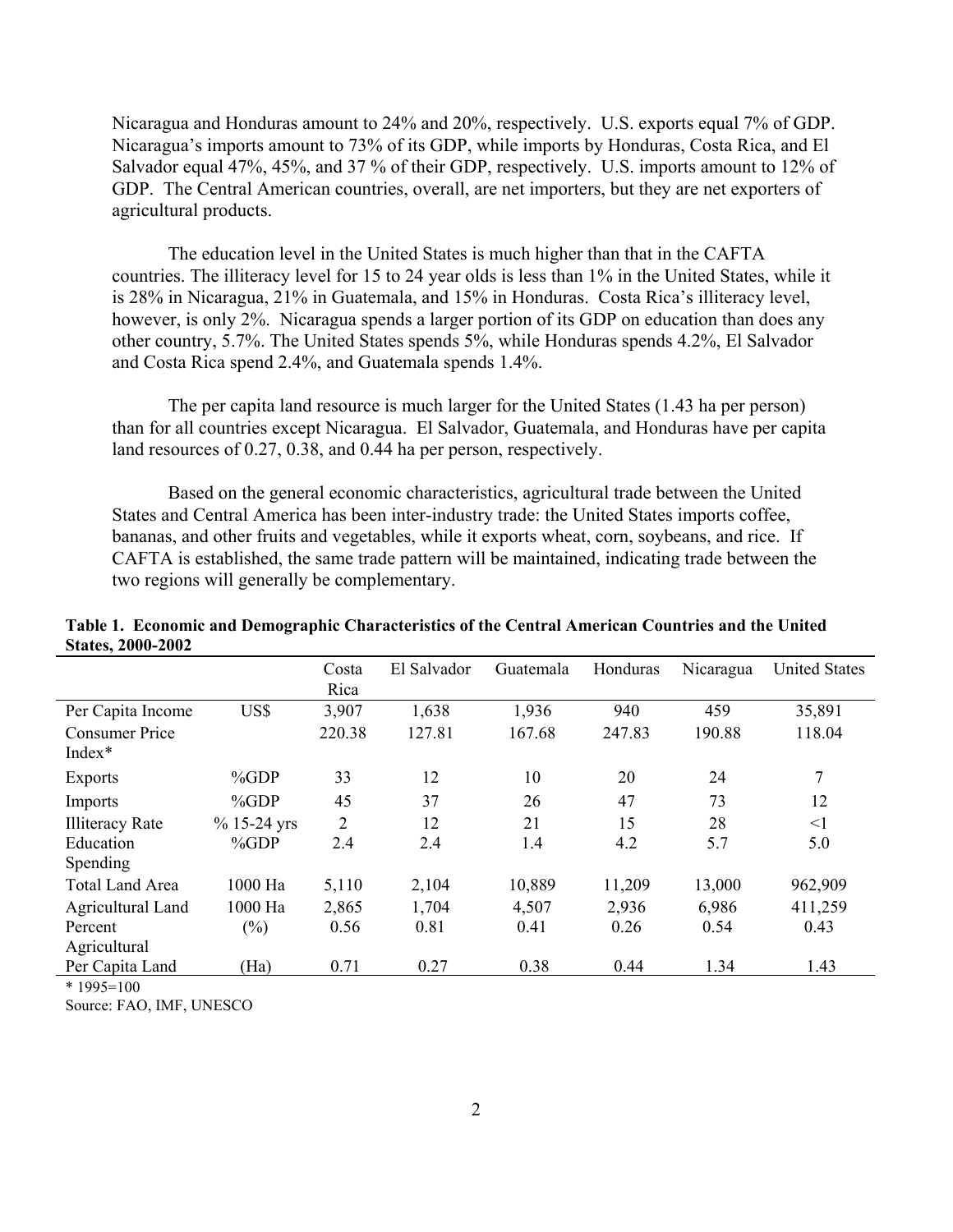#### **HISTORICAL TRADE FLOWS**

The United States has an agricultural trade deficit with the CAFTA countries (Table 2). The trade deficit has remained relatively constant over time. In 2002, the United States exported a little over \$1 billion to CAFTA countries and imported \$1.9 billion. Guatemala is the largest market for U.S. agricultural products, and Costa Rica is the largest source of agricultural imports from Central America.

|                                        | 2000      | 2001      | 2002      |
|----------------------------------------|-----------|-----------|-----------|
| <b>Exports</b>                         |           |           |           |
| Costa Rica                             | 185,622   | 199,010   | 225,592   |
| Guatemala                              | 258,157   | 293,994   | 341,032   |
| Honduras                               | 195,147   | 198,075   | 183,800   |
| Nicaragua                              | 74,153    | 102,754   | 84,167    |
| El Salvador                            | 215,057   | 241,061   | 211,008   |
| Total                                  | 928,136   | 1,034,894 | 1,045,599 |
| <b>Imports</b>                         |           |           |           |
| Costa Rica                             | 812,470   | 804,490   | 802,966   |
| Guatemala                              | 709,714   | 609,093   | 684,511   |
| Honduras                               | 250,717   | 237,474   | 232,337   |
| Nicaragua                              | 109,010   | 92,445    | 96,962    |
| El Salvador                            | 167,492   | 87,319    | 74,440    |
| Total                                  | 2,049,403 | 1,830,821 | 1,891,216 |
| $O_{\text{max}}$ . $P A O / I I O D A$ |           |           |           |

|                                  | Table 2. Total U.S. Agricultural Exports and Imports with |  |  |
|----------------------------------|-----------------------------------------------------------|--|--|
| <b>CAFTA Countries (1000 \$)</b> |                                                           |  |  |

Source: FAS/USDA

Figure 1 shows U.S. exports and imports of agricultural products with Central America. The United States has maintained an agricultural trade deficit with Central America that has remained between \$796 million and \$1.1 billion per year.

The main U.S. agricultural exports are corn, wheat, rice, soybean meal, and soybeans (Table 3). U.S. exports of these commodities to the CAFTA countries grew from 2.3 million metric tons in 1998 to 3.8 million metric tons in 2002, an increase of 65% in five years. From 1998 to 2002, wheat exports increased from 623 thousand metric tons to 922 thousand metric tons, corn exports increased from 884 thousand metric tons to 1.6 million metric tons, rice exports increased from 297 thousand metric tons to 587 thousand metric tons, and soybean meal exports increased from 312 thousand metric tons to 395 thousand metric tons.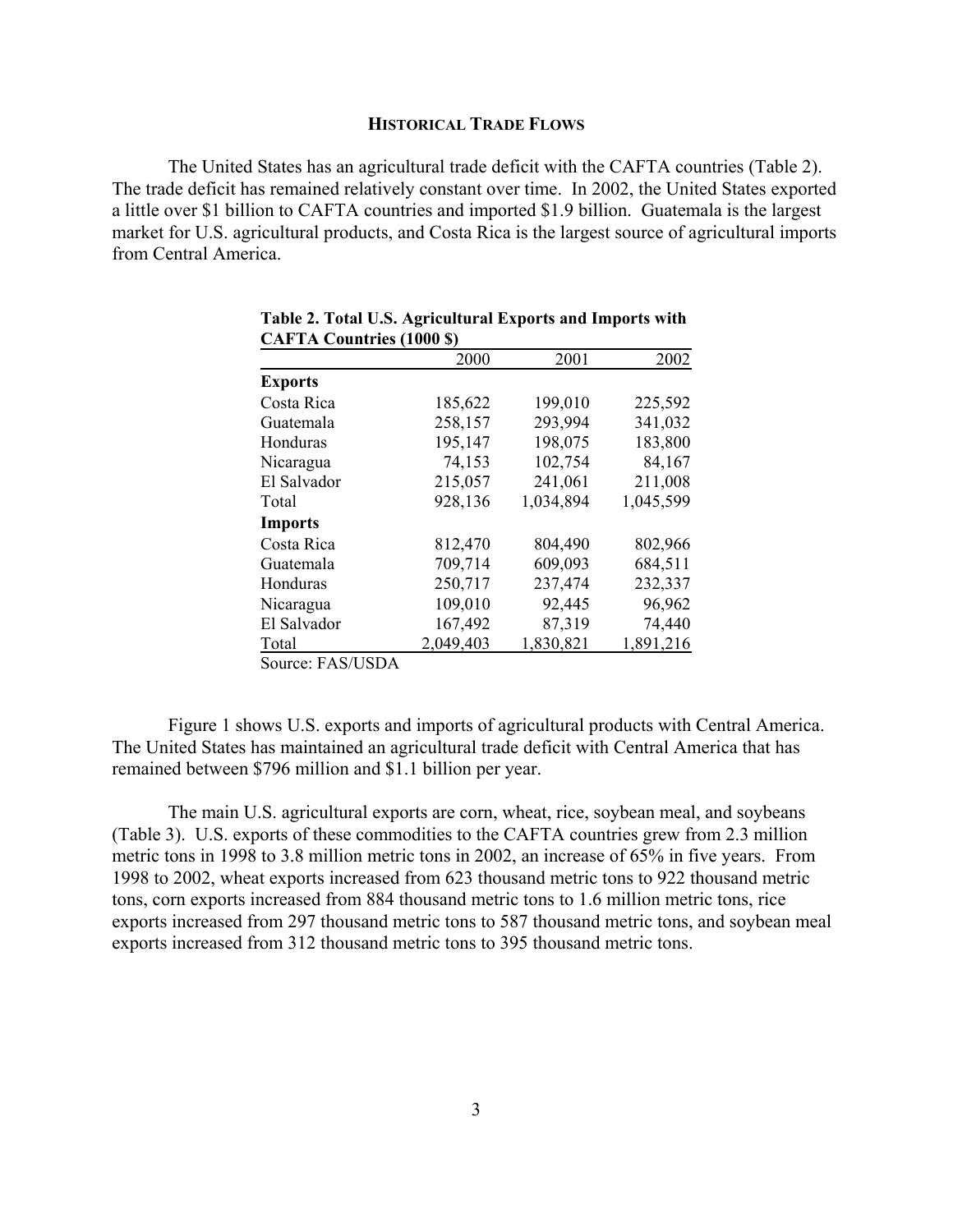

Figure 1. United States Imports and Exports of Agricultural Products with Central American Countries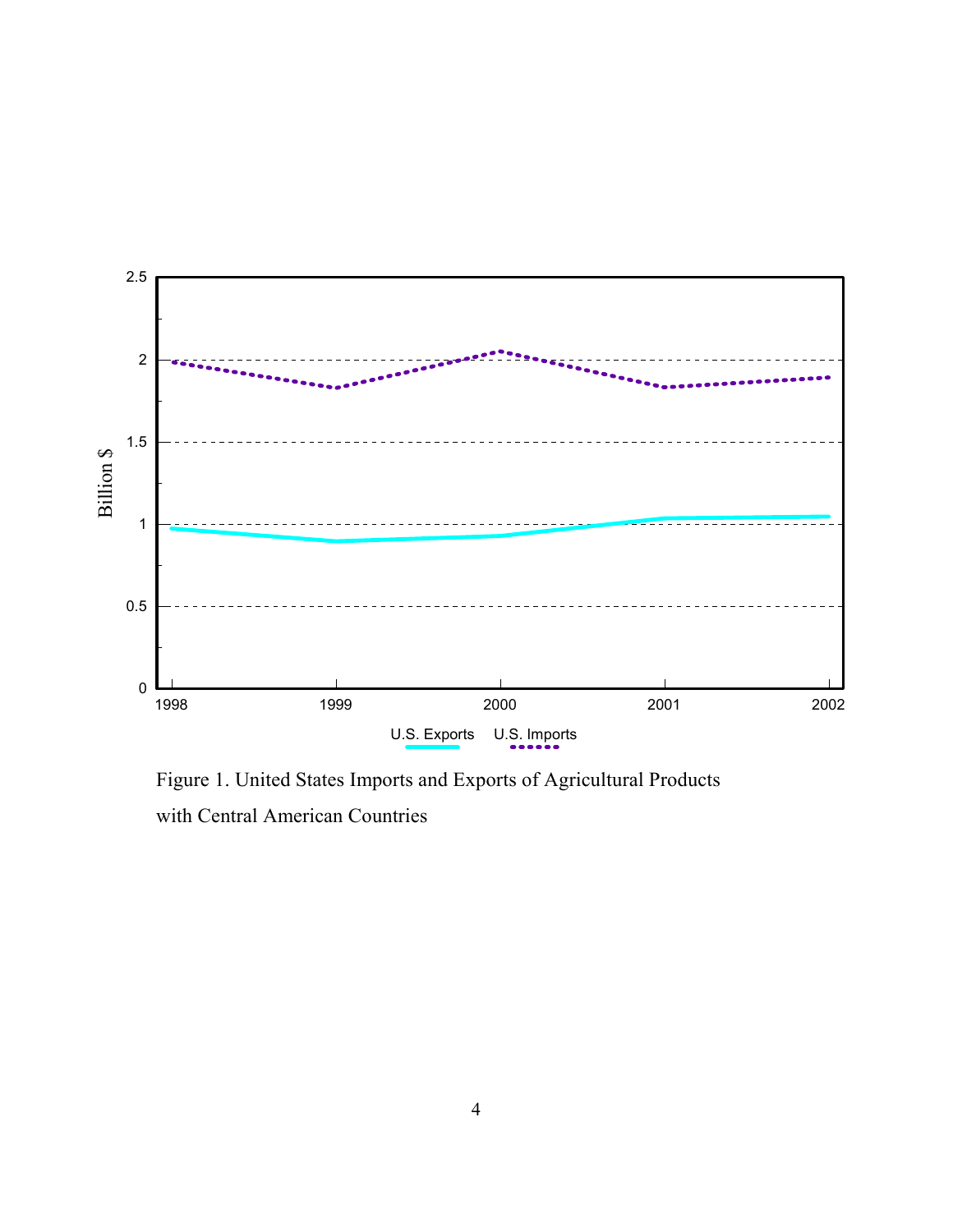|                    |             | 1998             | 1999             | 2000                                            | 2001             | 2002             | % Change from  |
|--------------------|-------------|------------------|------------------|-------------------------------------------------|------------------|------------------|----------------|
|                    |             |                  |                  |                                                 |                  |                  | 1998/2002      |
| Wheat, Unmilled    |             |                  |                  |                                                 |                  |                  |                |
|                    | Guatemala   | 63,561           | 82,906           | 78,061                                          | 125,782          | 293,835          | 362            |
|                    | Honduras    | 156,235          | 182,002          | 231,226                                         | 171,699          | 204,144          | 31             |
|                    | Costa Rica  | 124,201          | 141,159          | 144,628                                         | 150,053          | 182,177          | 47             |
|                    | El Salvador | 173,308          | 188,315          | 202,860                                         | 228,604          | 167,528          | $-3$           |
|                    | Nicaragua   | 106,175          | 86,105           | 47,472                                          | 84,974           | 74,289           | $-30$          |
|                    | Total       | 623,480          | 680,487          | 704,247                                         | 761,112          | 921,973          | 48             |
| Rice-Paddy, Milled |             |                  |                  |                                                 |                  |                  |                |
|                    | Honduras    | 63,137           | 72,675           | 111,684                                         | 135,573          | 145,442          | 130            |
|                    | Nicaragua   | 62,853           | 84,325           | 76,762                                          | 158,221          | 140,174          | 123            |
|                    | Costa Rica  | 101,607          | 59,315           | 67,983                                          | 57,648           | 123,360          | 21             |
|                    | El Salvador | 36,462           | 36,195           | 42,002                                          | 103,646          | 109,567          | 200            |
|                    | Guatemala   | 32,829           | 23,343           | 46,496                                          | 47,066           | 68,230           | 108            |
|                    | Total       | 296,889          | 275,853          | 344,926                                         | 502,154          | 586,773          | 98             |
| Corn               |             |                  |                  |                                                 |                  |                  |                |
|                    | Guatemala   | 244,886          | 406,328          | 487,874                                         | 483,047          | 556,133          | 127            |
|                    | Costa Rica  | 353,612          | 370,530          | 491,957                                         | 488,347          | 492,179          | 39             |
|                    | El Salvador | 175,200          | 316,301          | 404,501                                         | 436,337          | 285,454          | 63             |
|                    | Honduras    | 99,228           | 83,282           | 168,639                                         | 223,382          | 212,998          | 115            |
|                    | Nicaragua   | 11,001           | 64,475           | 69,116                                          | 71,745           | 54,189           | 393            |
|                    | Total       |                  |                  | 883,927 1,240,916 1,622,087 1,702,858 1,600,953 |                  |                  | 81             |
| Soybeans           |             |                  |                  |                                                 |                  |                  |                |
|                    | Costa Rica  | 159,489          | 169,994          | 191,724                                         | 205,001          | 239,599          | 50             |
|                    | Guatemala   | 132              | 1,261            | 234                                             | 13,198           | 7,356            | 5473           |
|                    | Nicaragua   | $\boldsymbol{0}$ | 10,326           | $\boldsymbol{0}$                                | 420              | 2,557            |                |
|                    | El Salvador | $\boldsymbol{0}$ | 1,098            | $\boldsymbol{0}$                                | 550              | $\boldsymbol{0}$ |                |
|                    | Honduras    | $\boldsymbol{0}$ | $\boldsymbol{0}$ | 18                                              | $\boldsymbol{0}$ | $\boldsymbol{0}$ |                |
|                    | Total       | 159,621          | 182,679          | 191,976                                         | 219,169          | 249,512          | 56             |
| Soybean Meal       |             |                  |                  |                                                 |                  |                  |                |
|                    | Guatemala   | 122,868          | 174,277          | 175,598                                         | 148,422          | 175,511          | 43             |
|                    | El Salvador | 106,488          | 128,792          | 140,430                                         | 131,437          | 122,321          | 15             |
|                    | Honduras    | 68,391           | 71,062           | 69,584                                          | 72,710           | 70,997           | $\overline{4}$ |
|                    | Nicaragua   | 14,421           | 18,812           | 26,535                                          | 24,743           | 26,299           | 82             |
|                    | Costa Rica  | 91               | 58               | 17                                              | 208              | $\boldsymbol{0}$ |                |
|                    | Total       | 312,259          | 393,000          | 412,164                                         | 377,520          | 395,128          | 27             |

**Table 3. U.S. Exports of Selected Commodities to CAFTA Countries (metric tons)**

Source: FAS/USDA

U.S. market shares for wheat, corn, and rice exported to the countries is high (Table 4). Data in Table 4 differ somewhat from data in Table 3 because they are from different sources, but these sources are helpful in estimating U.S. market share. The share of U.S. wheat imported by CAFTA counties is 97% in Honduras, 90% in El Salvador, 81% in Nicaragua, 69% in Costa Rica, and 25% in Guatemala. Guatemala imports more wheat from Canada than from the United States. The U.S. market share for corn and rice is above 70% for all countries. CAFTA will enhance U.S. exports of corn, rice, and especially wheat exports to Guatemala and Costa Rica.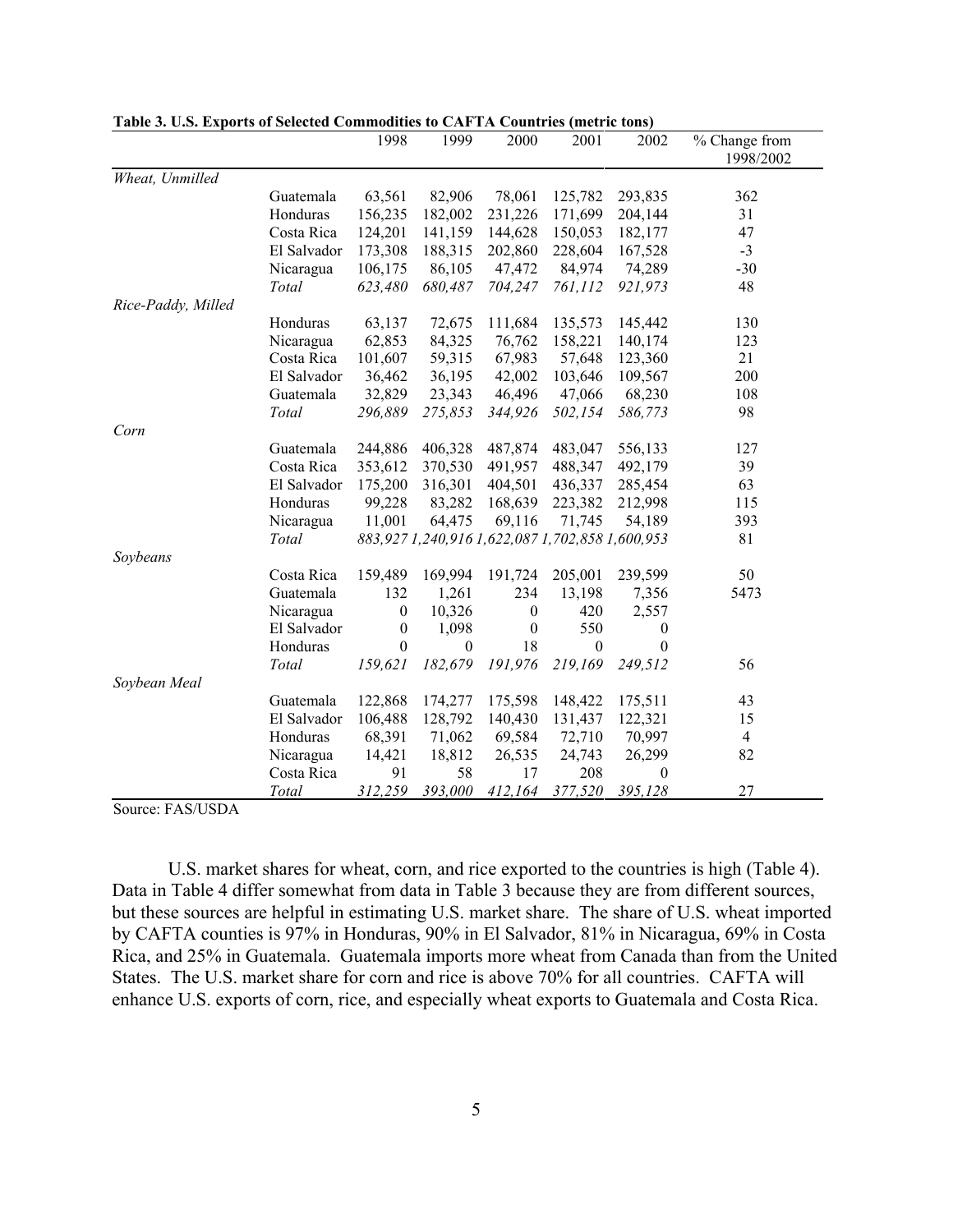|             | Wheat   |          |         |        | Corn      |                 | <b>Rice</b> |           |         |        |
|-------------|---------|----------|---------|--------|-----------|-----------------|-------------|-----------|---------|--------|
|             | Imports | Imports  |         | U.S.   |           |                 | U.S.        |           |         | U.S.   |
|             | from    | from     | Total   | Market | Imports   | Total           | Market      | Imports   | Total   | Market |
|             | U.S.    | Canada   | Imports | Share  | from U.S. | Imports         | Share       | from U.S. | Imports | Share  |
|             |         |          |         |        |           | --metric tons-- |             |           |         |        |
|             |         |          |         |        |           |                 |             |           |         |        |
| Costa Rica  |         |          |         |        |           |                 |             |           |         |        |
| 2000        | 166,234 | 65,748   | 239,756 | 69%    | 424,444   | 483,451         | 88%         | 66,252    | 66,317  | 100%   |
| 2001        | 143,950 | 57,257   | 209,113 | 69%    | 476,682   | 508,507         | 94%         | 80,036    | 80,037  | 100%   |
| El Salvador |         |          |         |        |           |                 |             |           |         |        |
| 1999        | 177,829 | 33,423   | 214,094 | 83%    | 309,598   | 361,294         | 86%         | 32,204    | 33,007  | 98%    |
| 2000        | 214,060 | 22,695   | 237,225 | 90%    | 386,611   | 398,997         | 97%         | 52,392    | 57,404  | 91%    |
| Guatemala   |         |          |         |        |           |                 |             |           |         |        |
| 1999        | 71,206  | 267,261  | 341,674 | 21%    | 324,508   | 326,846         | 99%         | 23,491    | 25,372  | 93%    |
| 2000        | 68,501  | 180,268  | 271,343 | 25%    | 318,912   | 333,054         | 96%         | 41,618    | 43,076  | 97%    |
| Honduras    |         |          |         |        |           |                 |             |           |         |        |
| 1999        | 227,851 | $\Omega$ | 227,851 | 100%   | 99,492    | 114,765         | 87%         | 74,652    | 81,739  | 91%    |
| 2000        | 157,788 | 2405     | 162,373 | 97%    | 171,069   | 176,004         | 97%         | 116,149   | 117,287 | 99%    |
| Nicaragua   |         |          |         |        |           |                 |             |           |         |        |
| 2000        | 43,001  | 23,187   | 66,188  | 65%    | 26,243    | 37,206          | 71%         | 84,123    | 88,471  | 95%    |
| 2001        | 79,506  | 18123    | 97,628  | 81%    | 15,971    | 18,464          | 86%         | 41,068    | 58,711  | 70%    |

#### **Table 4. CAFTA Imports of Wheat, Corn, Rice and U.S. Market Share**

Source: FTAA Hemispheric Trade and Tariff Database for Market Access

The two major agricultural products imported by the United States from the CAFTA countries are bananas and coffee. These countries are major producers and exporters of these two commodities, and the United States is their most important export market. Bananas and coffee are non-competitive imports. That is, the two commodities are not produced competitively in the United States. The major competitive imports from the countries include pineapples from Costa Rica; melons from Costa Rica, Guatemala, and Honduras; orange juice from Costa Rica; tobacco from Honduras and Nicaragua; beef from Nicaragua; and sugar from Guatemala and El Salvador. Forty-five percent of imports from the five countries in 2002 were competitive imports, which is an increase over previous years. CAFTA may likely increase U.S. imports of competing commodities from these five Central American countries. Increased imports of the competing commodities could hurt U.S. domestic producers. This is especially true in regard to the likely increases in sugar imports.

#### **REGION'S SUGAR PRODUCTION, CONSUMPTION, AND EXPORTS**

U.S. imports of sugar have been reduced from 2.5 million metric tons in 1995/96 to 1.5 million metric ton in 2002/03, while production has increased from 6.7 million metric tons in 1995/96 to 7.6 million metric tons in 2002/03 (Table 5). Domestic consumption of sugar has remained relatively constant in the 8.6 to 9.4 million metric ton range. Less than 10% of U.S. sugar imports are from the Central American countries. The amount of sugar imports from the CAFTA countries has also fallen 52% during the same time period.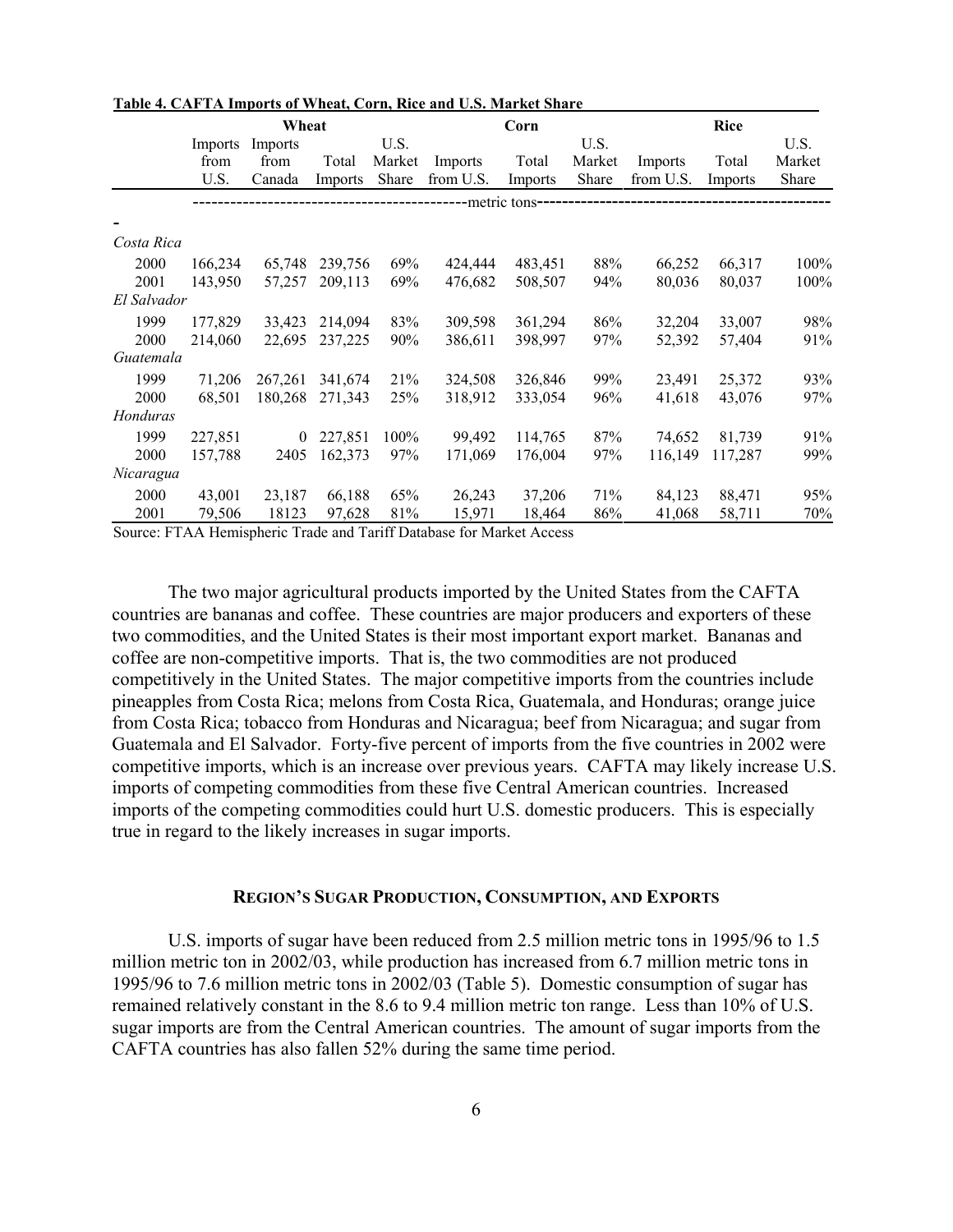The largest sugar producer in Central America is Guatemala (1.8 million metric tons), followed by El Salvador (453 thousand metric tons), Costa Rica (379 thousand metric tons), and Nicaragua (370 thousand metric tons). The Central American countries exported 2 million metric tons of sugar worldwide in 2002/03, with 127 thousand metric tons going to the United States. The free trade agreement, if it included sugar, could substantially increase the exports of sugar to the United States from these countries.

|                                            | Beginning<br><b>Stock</b> | Production | Total<br>Imports | Total<br>Supply | Exports*   | Domestic<br>Consumption | Ending<br><b>Stocks</b> |
|--------------------------------------------|---------------------------|------------|------------------|-----------------|------------|-------------------------|-------------------------|
|                                            |                           |            |                  |                 |            |                         |                         |
| <b>United States</b><br>2002/2003 Avg      | 1,718                     | 7,501      | 1,478            | 10,697          | 126        | 9,111                   | 1,459                   |
| Costa Rica<br>2000/2003 Avg<br>El Salvador | 78                        | 379        | $\theta$         | 457             | 166(16)    | 220                     | 74                      |
| 2000/2003 Avg                              | 22                        | 453        | $\theta$         | 475             | 232(27)    | 225                     | 21                      |
| Guatemala<br>2000/2003 Avg                 | 84                        | 1,696      | $\overline{2}$   | 1,782           | 1,238(51)  | 479                     | 79                      |
| Honduras<br>2000/2003 Avg                  | 83                        | 313        | 1                | 398             | 81(11)     | 256                     | 68                      |
| Nicaragua<br>2000/2003 Avg                 | 103                       | 370        | $\theta$         | 473             | 200(22)    | 190                     | 90                      |
| Cen Am<br>2000/2003 Avg                    | 370                       | 3,211      | 3                | 3,585           | 1,917(127) | 1,369                   | 331                     |

**Table 5. Supply, Production, and Distribution of Sugar in the United States and Central American Countries**

Source: Sugar Year Book, ERS

\*Numbers in Parentheses indicate exports to the United States.

The United States maintains its imports with a Tariff Rate Quota (TRQ) on sugar (Table 6). Because of NAFTA, Mexico and Canada receive a quota outside the traditional TRQ. The TRQ has been reduced in recent years from 2.2 million metric tons in 1995/96 to 1.1 million metric tons in 2002/03. The Mexican quota has increased from 25 thousand metric tons in 1996/97 to 153 thousand metric tons in 2002/03. The Canadian quota has remained at 10 thousand metric tons per year.

#### **THE U.S. PROPOSAL UNDER CAFTA**

The current U.S. proposal on sugar in CAFTA would allow additional import above the current access amount of 127 thousand tons under an expanded TRQ. These additional imports could eventually equal or exceed 100 thousand tons annually. There would be no tariff on the additional sugar imports. If the CAFTA countries' sugar export exceeds the tariff-free quantities, a second tier tariff of 15 cents/pound will be imposed for the first year and reduced one cent per year for the 15-year period, according to our understanding of the U.S. proposal. The second tier tariff will be 10 cents/pound 5 years after the implementation of CAFTA, 5 cents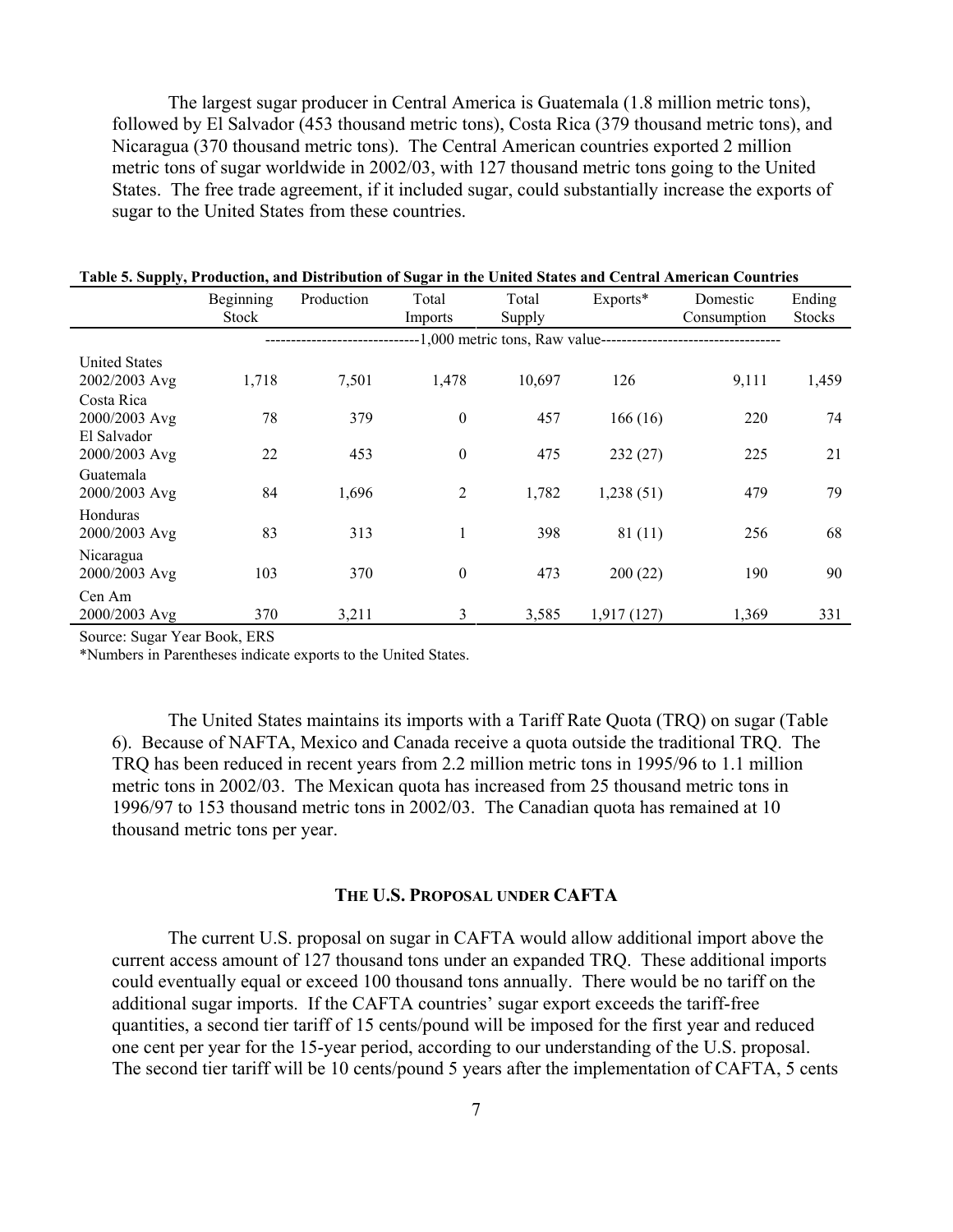after 10 years, and zero after 15 years, implying that the Central American countries could export much more than 100 thousand tons with the second tier tariff of less than 10 cents after 4- 5 years from the implementation of CAFTA.

|                                | 95-96 | 96-97 | 97-98 | 98-99 | 99-00                            | $00 - 01$ | $01-02$ | $02 - 03$ |
|--------------------------------|-------|-------|-------|-------|----------------------------------|-----------|---------|-----------|
|                                |       |       |       |       | --1,000 Metric tons------------- |           |         |           |
| Total TRQ cane sugar           | 2,167 | 2,100 | 1,600 | 1,113 | 1,025                            | 1,117     | 1,117   | 1,117     |
| Mexico (CAFTA)                 |       | 25    | 25    | 25    | 25                               | 106       | 138     | $150*$    |
| Mexico 1997-2003<br>allocation |       |       | 3     | 3     | 3                                | 3         | 3       | 3         |
| Canada 1997-2003<br>allocation |       |       | 10    | 10    | 10                               | 10        | 10      | 10        |
| Grand total                    | 2,167 | 2,125 | 1,638 | 1,151 | 1,063                            | 1,236     | 1,268   | 1,280     |
| Grand total<br>(short tons)    | 2,389 | 2,342 | 1,806 | 1,269 | 1,172                            | 1,363     | 1,421   | 1,438     |

**Table 6. United States Tariff Rate Quotas (TRQ) for Sugar Imports** 

\*Estimated

Source: ERS

#### **IMPACTS ON THE U.S. SUGAR INDUSTRY**

The Global Sugar Policy Simulation Model was used to estimate the impacts of various levels of sugar imports from Central America under CAFTA. Levels were chosen to evaluate the impacts of different levels of imports under the free trade agreement on the U.S. sugar industry. It is assumed that world production, consumption, and technology in production and processing remain constant.

As additional sugar is imported into the United States, the wholesale price of sugar falls, along with the prices for sugar beets and sugar cane. Domestic consumption increases, responding to lower sugar prices. The number of sugar beet and sugar cane acres falls in response to lower farm prices. However, reductions in sugar beet and sugar cane acres are not significant, mainly because sugar beet and sugar cane production historically have not been sensitive to prices.

Without additional imports from the Central American countries, the United States imports 1.6 million metric tons of sugar, which is about 15% of U.S. domestic consumption. The prices of sugar beets and cane will be \$39.80/ton and \$29/ton, respectively. The wholesale price of sugar is expected to be 25.8 cents/pound. If the United States imports an additional 500 thousand metric tons of sugar, sugar beet price is reduced from \$39.80/ton to \$34.77/ton and sugar cane price is reduced from \$29/ton to \$24.20/ton. The wholesale price of sugar would be 20.51 cents/pound, about a 17% decrease. Domestic consumption increases 3.6% to 11 million tons. Beet acres are reduced by 22,000 acres, and cane acres are reduced by 8,000 acres. U.S.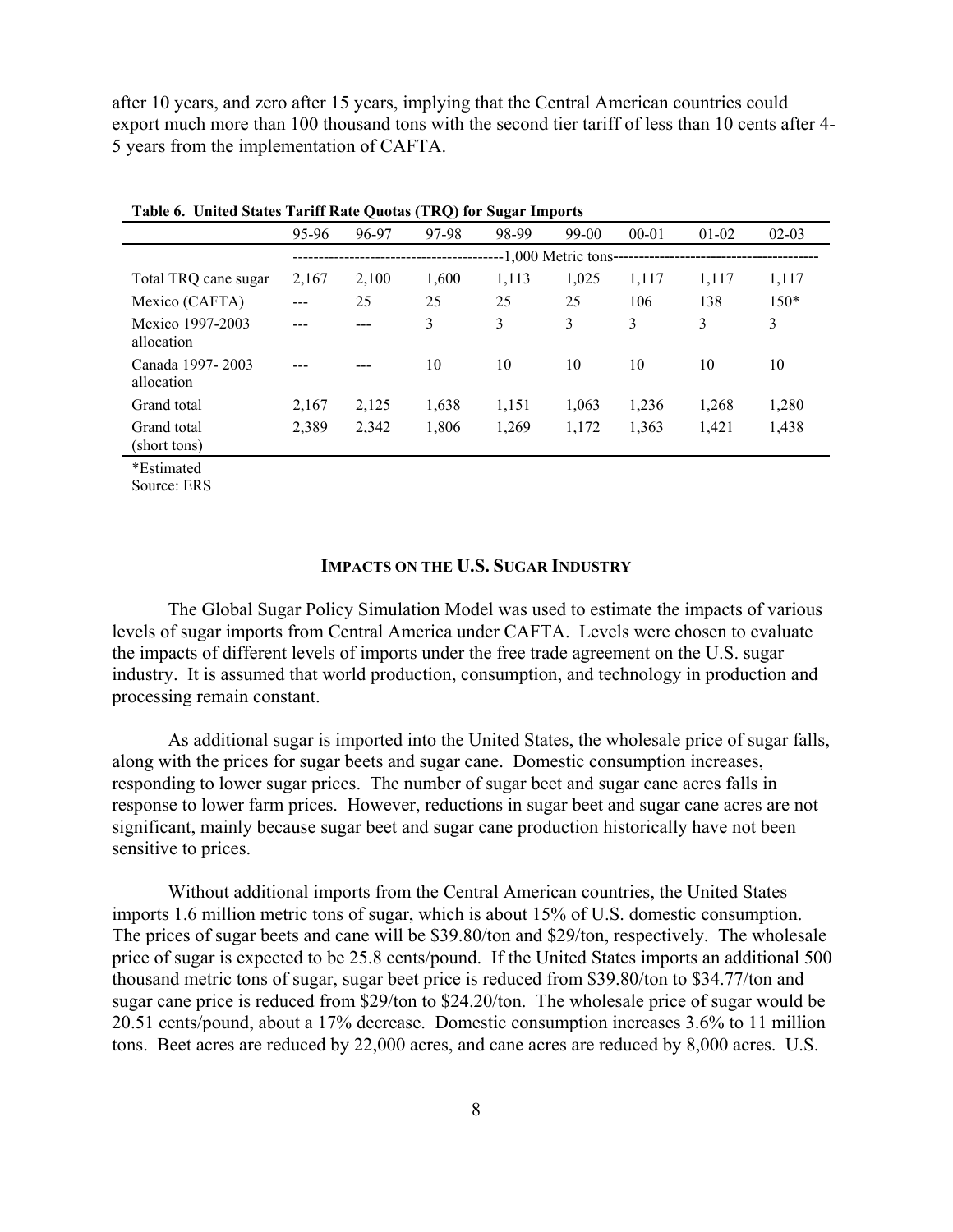production responds insignificantly to the lower price because the supply elasticities are 0.22 for sugar beets and 0.11 for sugar cane. The elasticity for domestic consumption is -0.39.

For a sugar price less than 20 cents/pound, U.S. domestic sugar supply would become much more elastic. This implies that the U.S. domestic sugar supply would decrease much faster if the price of sugar was lower than 20 cents/pound. It is assumed that domestic supply would decrease 25% for sugar beets and 15% for sugar cane for every 10% decrease in price.<sup>1</sup> Sugar beet processors could lose their economies of scale as a result of a reduced supply of sugar beets and would be less competitive.<sup>2</sup> However, this may not be a major problem for cane sugar refiners since the United States imports raw sugar cane and processes it to produce refined sugar.

If 1 million metric tons of additional sugar is imported, the prices drop to \$29.56/ton for sugar beets and \$19.22/ton for sugar cane. The wholesale price of sugar would be 15.7 cents/pound. Sugar beet acres would decrease 75%, from 1,015 thousand to 335 thousand acres, on the basis of the assumed supply elasticity of 2.5; sugar cane acres would decrease 45%, from 1,015 thousand to 558 thousand acres on the basis of the assumed supply elasticity of 1.5. With the reduced supply of sugar beets, beet sugar processors would decrease their processing scale, which could result in their operation being less-efficient. Conversely, sugar cane processors would not face this problem because their refineries process both domestically-produced and imported raw sugar.

Increases in U.S. sugar imports will gradually increase the world price of sugar, while lowering the U.S. domestic price. If 2 million tons of additional sugar are imported by the United States, sugar beet prices would drop to \$17.68/ton, and sugar cane prices would drop to \$10.52/ton. The wholesale price of sugar would be bound to14 cents/pound. At this price level, U.S. sugar beet production would cease, and cane sugar would be produced in only limited amounts in the United States. The United States would import more than 80% of its domestic consumption. The world price of sugar would increase from about 8 cents/pound to 10 cents/pound, and U.S. domestic wholesale price would be about 13 cents/pound.3

<sup>&</sup>lt;sup>1</sup>Since the data on sugar beet and sugar cane acres with wholesale prices lower than 20 cents/pound do not exist, estimating price elasticities of sugar beets and sugar cane is not possible. Because the sugar beet growing area has more alternative crops, it is assumed that sugar beet production is more price elastic than sugar cane.

<sup>&</sup>lt;sup>2</sup>Processing costs start to increase.

 $3$  Import demand is inelastic for a wholesale price of sugar higher than 18 cents, but becomes very elastic when the price drops below that level.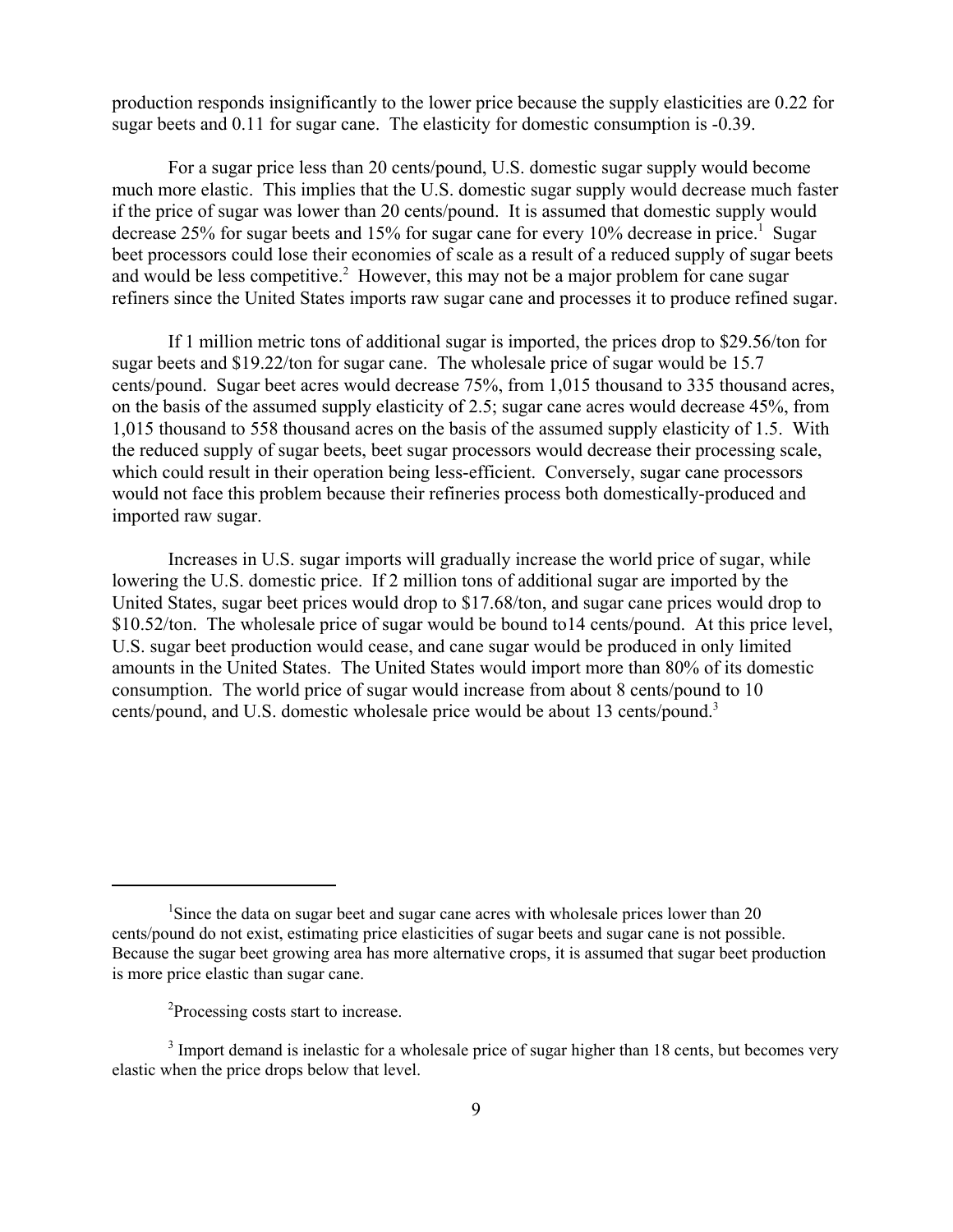| Additional         | U.S.  | U.S.                                    | Sugar Beet | Sugar Cane                   | Sugar Beet Sugar Cane Wholesale |                        |            |
|--------------------|-------|-----------------------------------------|------------|------------------------------|---------------------------------|------------------------|------------|
| CA Imports Imports |       | Consumption                             | Price      | Price                        | Acres                           | Acres                  | Price      |
|                    |       | --------------1,000 tons--------------- |            | -----------\$/ton----------- |                                 | $---1,000$ acres $---$ | -cents/lb- |
|                    | 1.584 | 10,650                                  | 39.80      | 29.00                        | 1.362                           | 1,023                  | 25.79      |
| 500                | 2,084 | 11,035                                  | 34.77      | 24.20                        | 1,340                           | 1,015                  | 20.51      |
| 1,000              | 7.089 | 11,434                                  | 29.56      | 19.22                        | 335                             | 558                    | 15.76      |
| 2,000              | 9,570 | 11.967                                  | 17.68      | 10.52                        |                                 |                        | 14.00      |

**Table 7. Impacts of Additional Sugar Imports from the Central American Countries** 

Table 8 shows the estimated cost and returns for sugar beets in the Red River Valley. The data are from the ARMS<sup>4</sup> survey conducted by the ERS/USDA. The break-even price for sugar beets was \$38.73/ton in 2001 and \$36.44/ton in 2002. If all costs except for unpaid labor are covered, the break-even prices were \$35.76/ton in 2001 and \$33.61/ton in 2002. As indicated in Table 7, with additional sugar imports of 500 thousand tons, the price of sugar beets drops to \$34.77. Beyond 500 thousand tons, the average producer would not cover cash production costs. If land costs were removed, the break-even price falls to \$29.07/ton, which is lower than the price with additional imports of 500 thousand tons and is much higher than the price with additional imports of 1 million tons of sugar. No producers would produce sugar beet or sugar cane if the price does not cover production costs. A very limited number of producers would be able to remain in business under the last two scenarios.

A study conducted by Koo and Taylor, "Competitiveness of Regional Sugar Production under Alternative Production Conditions and Policies," indicated that the Red River Valley region was one of the lowest-cost producers of sugar in the United States. With additional imports of 500 thousand tons of sugar, the Red River Valley would continue to produce sugar at historical levels, but the price of sugar beets would be much lower, near the break-even price. Some other regions within the United States, both beet and cane areas, would leave the industry, thereby reducing supply.

## **CONCLUSION**

The Central American countries differ from the United States in size, resource endowments, and income.Per capita income in the United States is almost 10 times greater than that in Costa Rica. All the Central American economies are agriculture-based while the United States is industry-based. Inflation is higher in Central America than in the United States. Land resources are greater in the United States than in Central America, and the education system is substantially more developed in the United States.

All countries in Central America are net exporters of agricultural products, and all import and export a larger share of their GDP than does the United States. Many of the commodities

<sup>&</sup>lt;sup>4</sup> Annual producer survey conducted by the Economic Research Service (ERS) in the U.S. Department of Agriculture (USDA).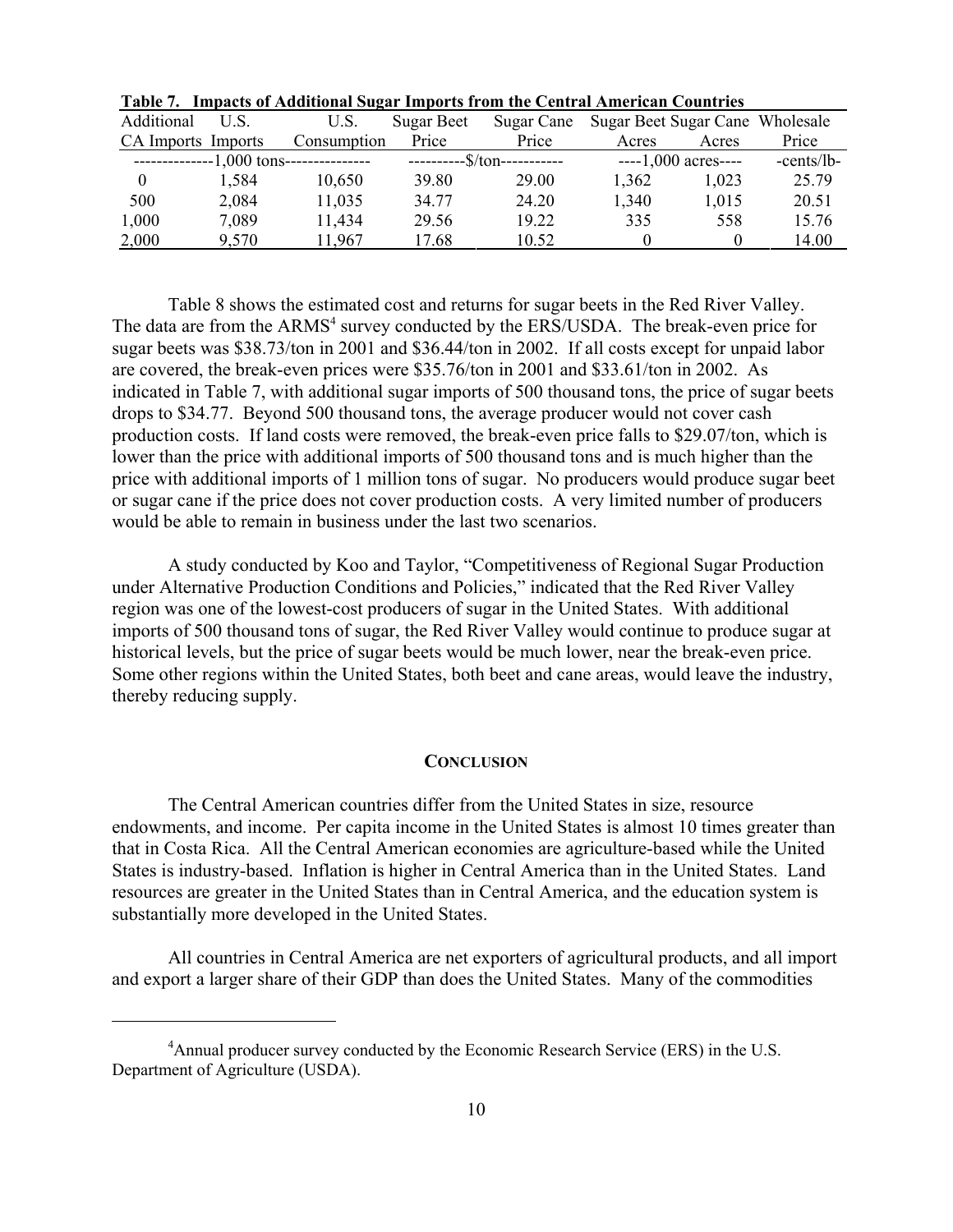that Central America produces are non-competitive products; they are not grown in the United States. However, one of the largest exports is sugar. Central America imports wheat, corn, rice, and soybeans from the United States and exports bananas, coffee, fruits, vegetables, and sugar. Less than 10% of U.S. sugar imports are from Central America, and less than 10% of Central America's sugar exports are to the United States. Central America has about 1.5 million metric tons of sugar to export each year. CAFTA could substantially enhance U.S. trade volume with Central America through trade creation and trade diversion effects.

This study showed that if additional imported sugar from Central America is brought into the United States, the largest impact will be on price. If the United States imports more than 500 thousand tons of sugar from Central America, some of the less efficient regions will start to leave the industry. The Red River Valley would continue to produce sugar, but the returns would be much smaller.

The current U.S. proposal on sugar under CAFTA could permit the Central American countries to export more than one million tons of sugar to the United States within a few years. Even if the second tier tariff proposal is not included in the final agreement, incremental access, as requested by the CAFTA countries, could be in the range of 300,000 tons per year. If a finalized CAFTA were to be used as a template for subsequent trade deals, the cumulative level of additional imports would very likely exceed one million tons, which could significantly hurt the U.S. sugar industry.

If the United States imports more than 2 million tons of additional sugar from the CAFTA countries, the world price of sugar would increase from about 8 cents/pound to 10 cents/pound and the U.S. domestic wholesale price would be about 13 cents/pound. At this price level, the United States would import more than 80% of its domestic consumption.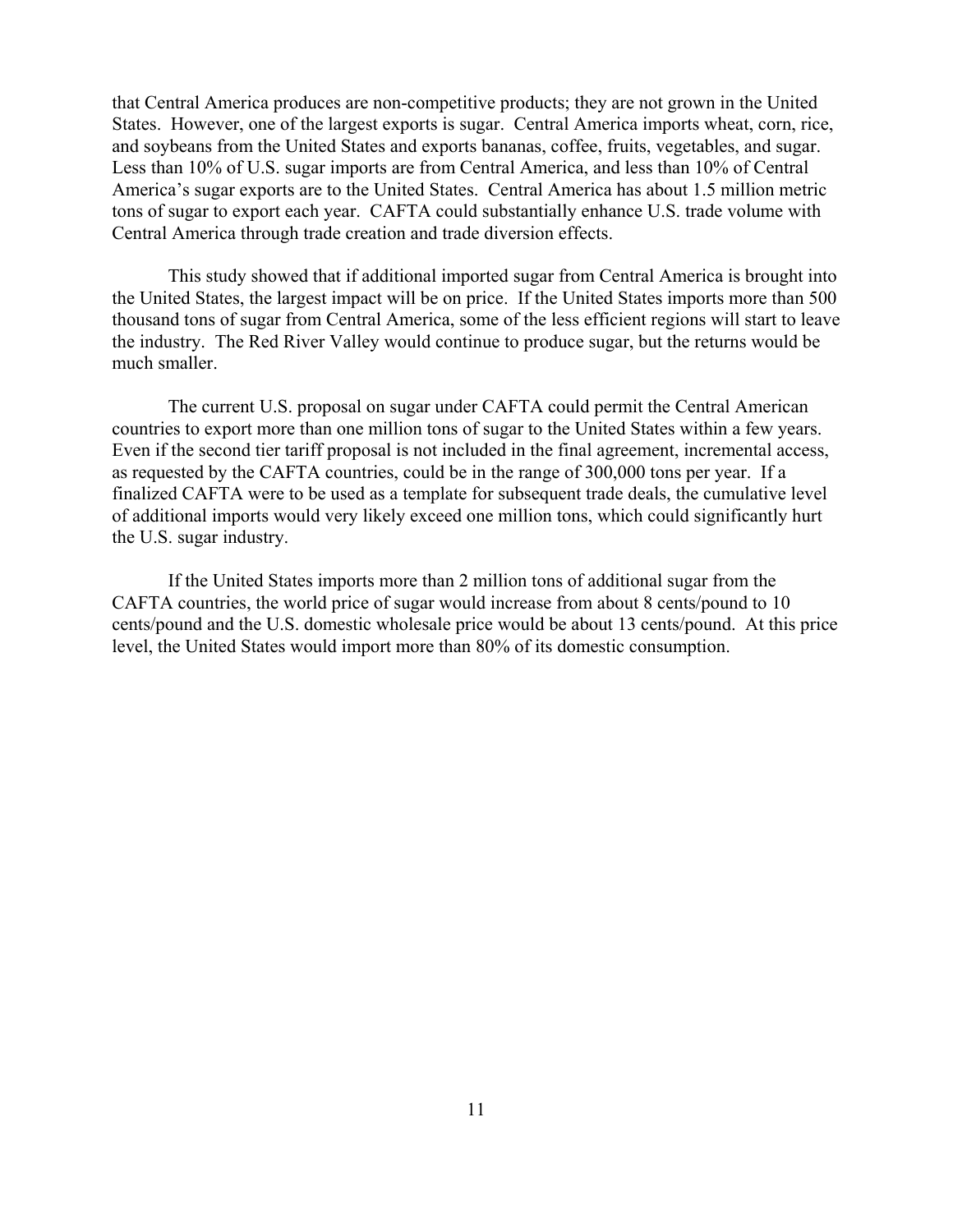|                               |            | 2001     | 2002                                             |  |
|-------------------------------|------------|----------|--------------------------------------------------|--|
|                               |            |          | ---------------------\$/acre-------------------- |  |
| Gross value                   |            | 752.49   | 803.93                                           |  |
| Cash Expenses                 |            |          |                                                  |  |
| Seed                          |            | 45.01    | 48.02                                            |  |
| Fertilizer                    |            | 37.21    | 29.79                                            |  |
| Chemicals                     |            | 109.80   | 109.72                                           |  |
| Custom operations             |            | 23.02    | 23.53                                            |  |
| Fuel and lube                 |            | 24.55    | 23.07                                            |  |
| Repairs                       |            | 34.59    | 37.00                                            |  |
| Freight and hauling           |            | 13.91    | 13.88                                            |  |
| Miscellaneous                 |            | 13.81    | 13.71                                            |  |
| Hauling allowance             |            | $-10.44$ | $-10.45$                                         |  |
| Interest                      |            | 4.96     | 2.44                                             |  |
| Total operating costs         |            | 296.42   | 290.71                                           |  |
| Overhead                      |            |          |                                                  |  |
| Hired labor                   |            | 55.21    | 55.95                                            |  |
| Unpaid labor                  |            | 52.87    | 53.70                                            |  |
| Capital cost, machinery       |            | 117.22   | 123.34                                           |  |
| Land                          |            | 86.16    | 86.27                                            |  |
| Taxes and insurance           |            | 12.59    | 12.84                                            |  |
| General overhead              |            | 28.30    | 28.92                                            |  |
| Coop share                    |            | 40.68    | 40.64                                            |  |
| Total overhead                |            | 393.03   | 401.66                                           |  |
| Total costs listed            |            | 689.45   | 692.37                                           |  |
| Net return                    |            | 63.04    | 111.56                                           |  |
| <b>Breakeven</b>              |            | 38.73    | 36.44                                            |  |
| Yield                         | (ton/acre) | 17.80    | 19.00                                            |  |
| Season-average price (\$/ton) |            | 42.27    | 42.25                                            |  |

**Table 8. Sugar Beet Production Cost and Returns Per Planted Acre, Red River Valley**

Source: ERS ARMS Survey